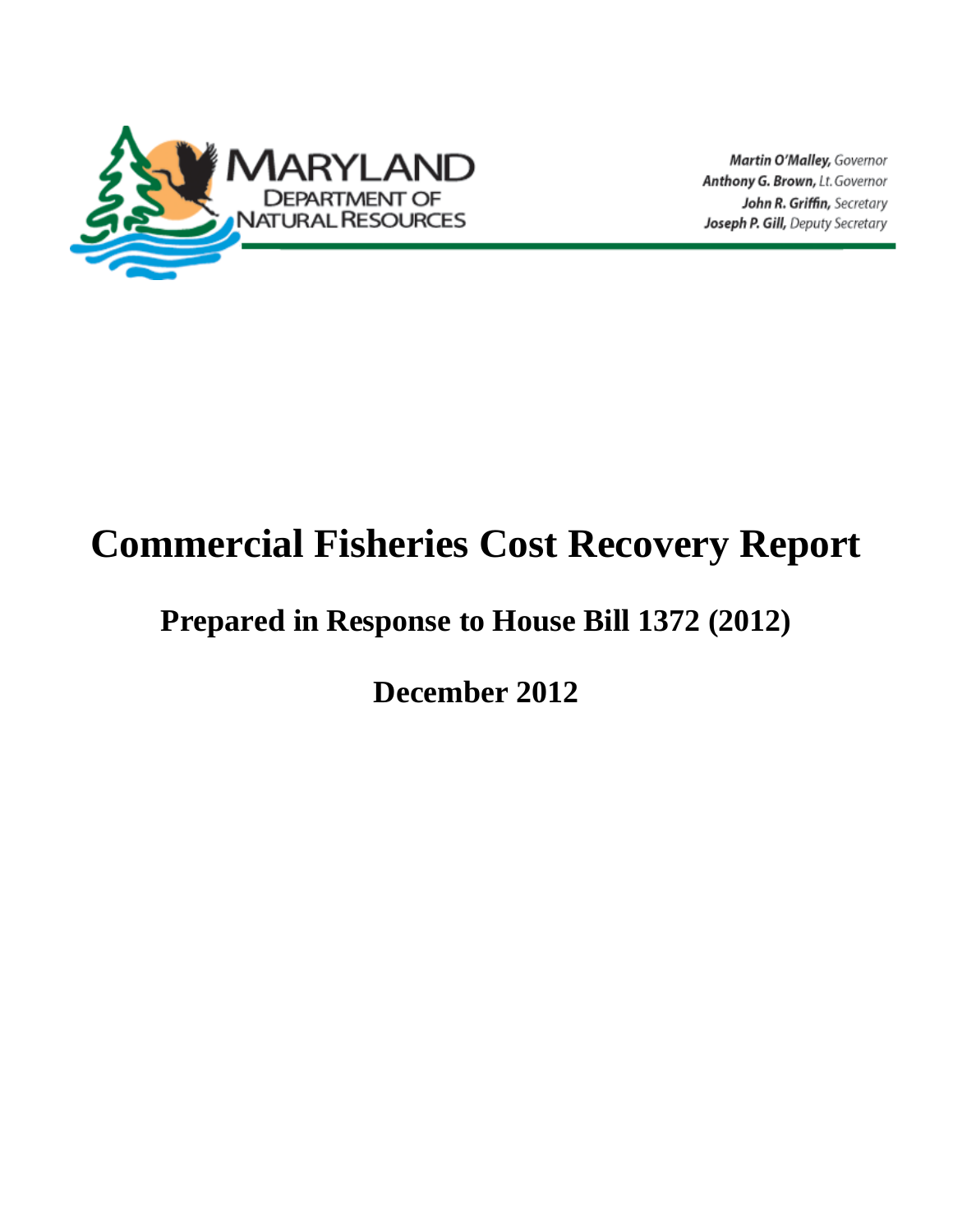#### **INTRODUCTION**

The Maryland General Assembly enacted House Bill 1372 in 2012 to increase the efficiency, flexibility, and accountability of Maryland's commercial fishing license system. The legislation directed the Department to:

- Review existing laws, regulations, fees, and processes associated with commercial fishing licenses in the State;
- Consider the costs of managing and enforcing commercial fisheries; the structure of the commercial license and permit system and associated fees and surcharges; accountability of licensees; and setting commercial license revenue at a level that covers a fair and reasonable portion of the management and enforcement costs of the commercial fisheries;
- Collaborate with representatives of the Tidal Fisheries Advisory Commission and the Sport Fisheries Advisory Commission;
- Determine the allocation of the user fees for fisheries management of commercial or recreational fisheries based on revenues from those respective sectors; and
- Report findings and recommendations for changes to the commercial fish license and permit fee structure and identify actions needed to implement the plan.

The Department conducted an analysis to determine the costs of managing fisheries to each user sector and consulted with the Tidal Fisheries (TFAC) and Sport Fisheries (SFAC) Advisory Commissions. In total there were ten public Commission meetings to discuss the analysis and recommendations.

Pursuant to the analysis required by House Bill 1372, the total additional funds required for cost recovery in the commercial sector is \$2,719,062. These funds could be recovered solely through increasing commercial fees (Appendix B) or other options as recommended by the TFAC and SFAC. The Department of Natural Resources is amenable to increasing commercial fishing fees over a period of time. Without additional sources of revenue, the entire commercial fisheries management cost deficit will need to be paid by the commercial sector. Commercial fishing license costs were last set 18 years ago in 1994.

The Department identified an additional \$576,400 needed to provide services benefiting the community sector (general public), in addition recreational fishing license revenues continuing to support this sector, as recommended by the Task Force on Fisheries Management. These deficit figures include additional funding needed for blue crab surveys currently supported by an expiring federal grant. The Maryland Fisheries Service is projecting a total deficit of \$3,295,462  $(\$2,719,062$  commercial +  $\$576,400$  community) beginning in fiscal year 2015.

The Department is grateful for the input and cooperation of the TFAC and SFAC in preparing this report. Recommendations from both Commissions are discussed at the end of the report.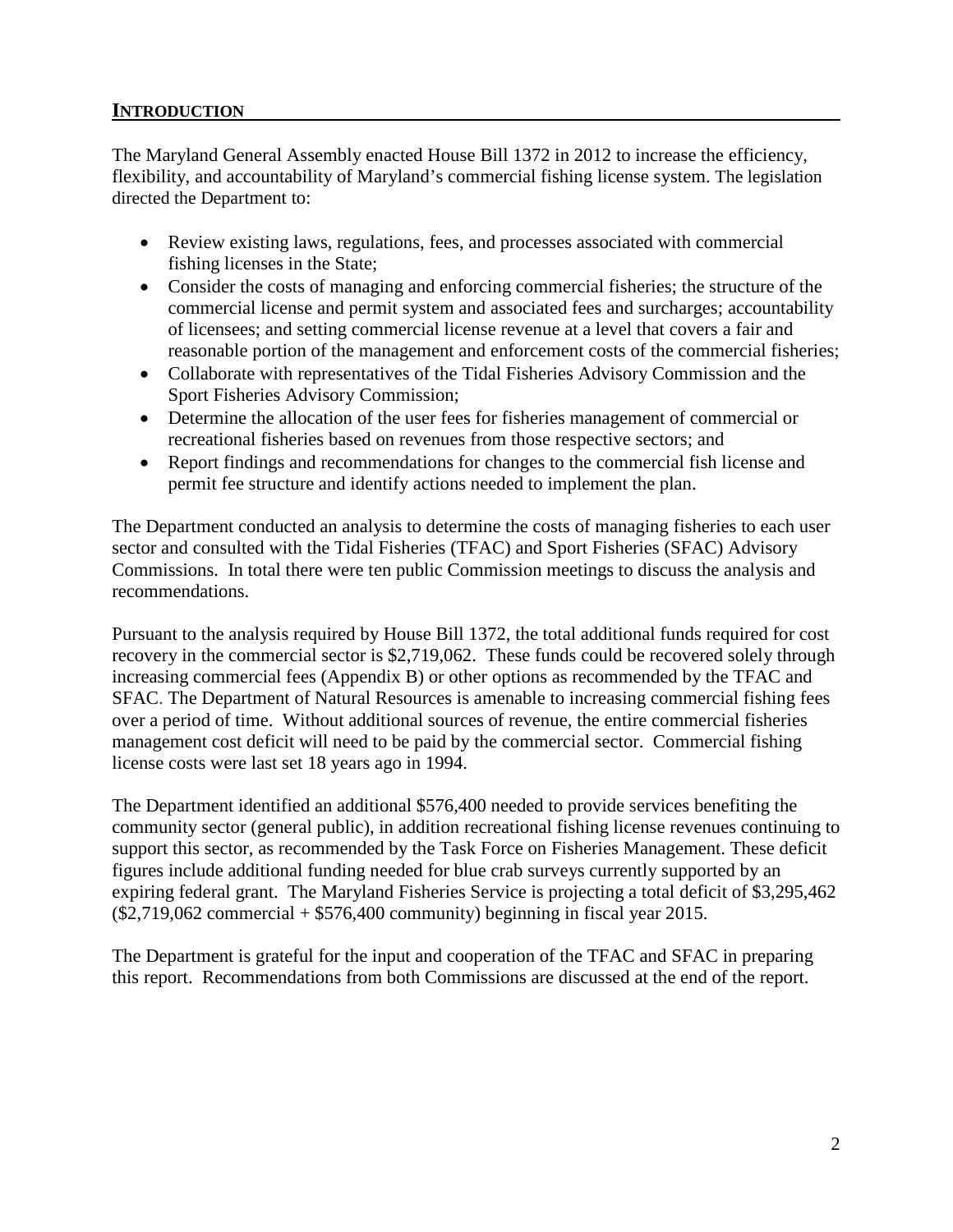#### **Experiences with Cost Recovery**

Australia and New Zealand were the first countries to implement commercial fisheries cost recovery. Cost recovery is also used in Iceland, Canada, and federally in the United States.<sup>[1](#page-0-0)</sup>

There are two principal categories of charges applied to fishermen. Access (or entry) charges are costs for access to the commercial fishery and which therefore take no account of the actual amount of use that is made of the natural resource. Examples of these include license and permit fees. Alternatively, user charges are costs that vary with the amount of use that is made of the natural resource. Resource use may be defined either directly in terms of output (the amount of fish caught and landed) or indirectly in terms of inputs (one or more components of effort). In practice, however, these charges have only been levied on outputs. Examples include landing taxes and charges proportional to the value of landings (as in some ITQ systems). User charges may create incentives to under-report fish harvest. Both types of charges, if unilaterally implemented, have the potential to hinder the competitiveness of local fisheries. With excess capacity, however, this is less of a concern.

#### **A) The case of Australia**

The principle of recovering all attributable costs was established in Australia in mid-1980. The commercial fishing industry pays for costs directly related to fishing activity, while the Commonwealth government pays for management activities that may benefit the broader community (as well as the industry) and that satisfy a range of specific community service obligations.

The framework currently used by the Australian Fisheries Management Authority (AFMA) is a two-stage procedure that assess which costs are attributable to and recoverable from the fishing industry and which should be borne by the government. In the first stage, it is determined whether the cost associated with each AFMA function is attributable to a specific user group (commercial fishers, foreign fishers, recreational fishers and so on) or whether it is attributable to the community at large. In practice, an activity is considered to be attributable to a specific user group if the answer to the following question is "yes": Would the non-existence of a particular group eliminate the need for the AFMA activity in question?

In the second-stage, AFMA activities that have been attributed to specific user groups are examined to determine whether costs should be recovered from the user groups. A number of factors are taken into consideration in determining whether costs are recoverable or nonrecoverable:

- The extent the user group benefits from the activity;
- Consistency with Commonwealth government cost recovery policy in other areas;
- The existence of extenuating socio-economic considerations (i.e. such as protecting the traditional way of life of some communities);

<span id="page-2-0"></span><sup>&</sup>lt;sup>1</sup> Schrank, R. Arnason and R. Hannesson (Editors) "The Cost of Fisheries Management", Ashgate Publishing Ltd., Aldershot (2003),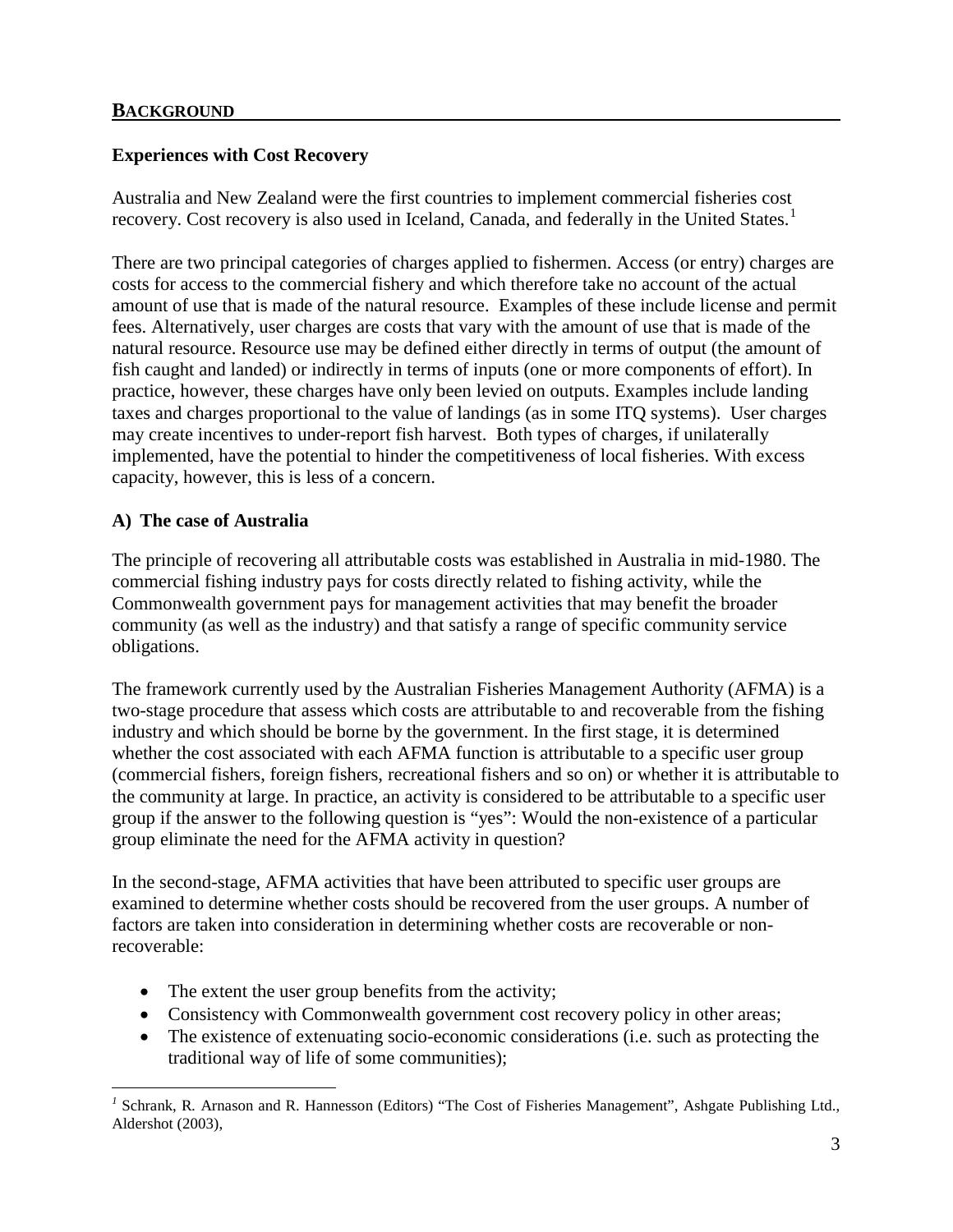- The existence of government policy which impacts on the cost recoverability for a particular activity (i.e. there may have been policy decisions in the past that now influence the recoverability of a particular cost); and
- The cost effectiveness of recovering the costs of any particular activity.

Thus, for example, the costs associated with the management of domestic commercial fisheries are deemed to be fully recoverable from industry (although the costs associated with collapsed, exploratory or developmental fisheries may only be partially recoverable). The costs of surveillance and enforcement of commercial fisheries, on the other hand, are split equally between the government and industry.

As of 1999, 57% of the costs in the Commonwealth fisheries were recovered. This level of cost recovery is a direct result of the increasing use of the user pay concept in the provision of many government services (i.e. when the fishing industry is the main beneficiary of management, it should pay for the costs of that management). Measured as a share of landed value, the management costs in the Commonwealth fisheries are about 7%, which is a fairly typical share.<sup>[2](#page-2-0)</sup>

#### **B) The case of New Zealand**

New Zealand introduced cost recovery in 1994. About 70% of all commercial fisheries management costs are recovered. Measured as a share of landed value, the management costs in New Zealand are about 8%.

The main principle behind cost recovery is, as in the case of Australia, that costs should be paid by those who drive the need for the management service. Thus:

- The Crown pays for services provided in the general public interest;
- The cost of services provided to manage the harvesting of fisheries resources is directed to those who benefit from harvesting the resource;
- The costs of services provided to avoid risk to the environment or its biological diversity are directed to those who contribute to the risk.

In 1999 the government established joint the Industry/Ministry of Fisheries Working Group to develop the detailed rules based on the principles listed above. The Working Group's main recommendation was that the government should continue to purchase or provide the services that are its core role, but industry should be allowed to purchase other, non-core, services at its own expense, so long as the services are delivered to standards that allow the government to carry out its core duties.

 $2$  As of 2000, the average share for the EU countries was 6% and for the OECD countries was also 6%. The average for US federal fisheries was 18% (Wallis and Flaaten, 2001). These numbers are similar to those of Maryland commercial fisheries, where the average share of management costs to landed value equals 13% (before any transfers off budget).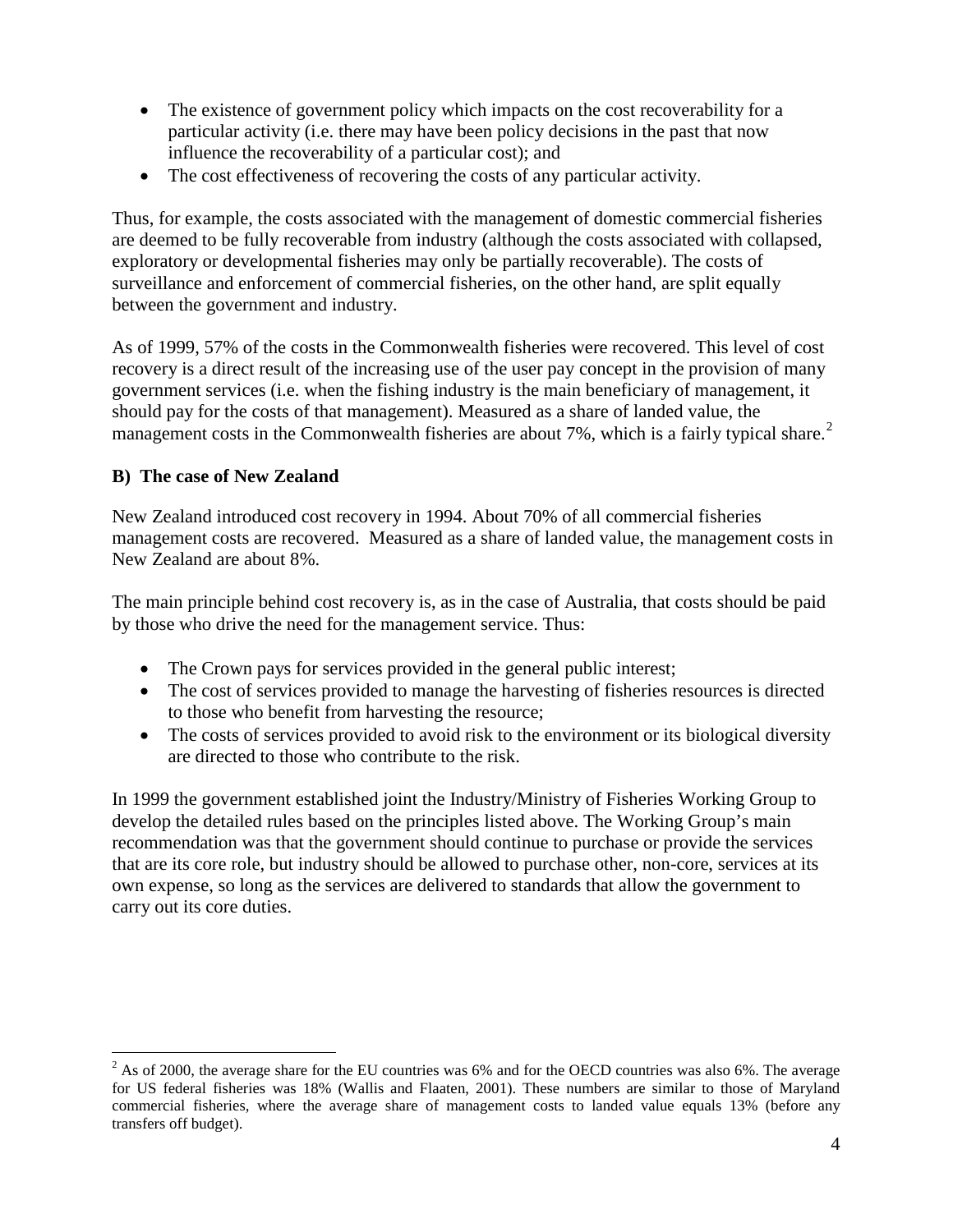#### **METHODOLOGY**

Inspired by international experiences like those of Australia, New Zealand and Canada, the Maryland Fisheries Service conducted a cost recovery study with the objective of determining which user/non-user groups were currently paying for which programs/services. The methodology consisted of six steps:

**Step 1:** Identified the different user/non-user groups that benefit from the programs/services provided by the Maryland Fisheries Service. The Department identified five major groups: Inland Recreational, Tidal Recreational, Commercial, Aquaculture, and Community. Community is comprised of the citizens of the State of Maryland and includes locally harvested seafood consumers. Community was incorporated into the study in an attempt to account for the "public good" aspect of some of the fisheries management services provided by the Department.

**Step 2:** Allocated the salary of each employee in the Maryland Fisheries Service to each group based on the time the employee spends working for that group's benefit. In conducting the allocation, the fraction corresponding to community is taken from the top, and the remaining amount is allocated among the four other sectors. The allocation to the commercial sector was further broken down by commercial species: blue crab, striped bass, oyster, other. This allocation was determined by the manager and staff of each sub-program.

**Step 3:** Allocated each non-salary item in the Fisheries Service's FY2013 budget in proportion to how the different groups above benefit from the service that item supports. In conducting the allocation, the fraction corresponding to community is taken from the top, and the remaining amount is allocated among the four other sectors. The allocation to the commercial sector was further broken down by commercial species: blue crab, striped bass, oyster, other. This allocation was determined by the manager and staff of each sub-program.

In the case of community, benefits are given by the value Maryland residents attached to a healthy Chesapeake Bay with live fish. In other words, it is given by the public's willingness to pay for well manage fisheries and for services such as water quality monitoring and environmental review. This willingness to pay may be associated, for example, with option value (i.e. the option to be able to conduct recreational activities in the Bay in the future) or existence value (i.e. even if individuals have no plans to access the Bay at any point in time). Additionally, a small part of the community benefit will come from the consumption of locally harvested seafood. This is the value consumers would be willing to pay, above the price they actually pay, for consuming locally harvested seafood (i.e. consumer surplus). Given the various opportunities for substitution of locally harvested seafood with imported seafood, it is anticipated that this component would be a small fraction of the overall community benefit.

An accurate estimation of these different community estimates is a complex undertaking, and would involve, among other things, a lengthy and expensive stated preference study. Such study has not been conducted for this first cost recovery analysis. Rather, the benefits were arrived at using the expertise and experience of the different program managers in the Maryland Fisheries Service.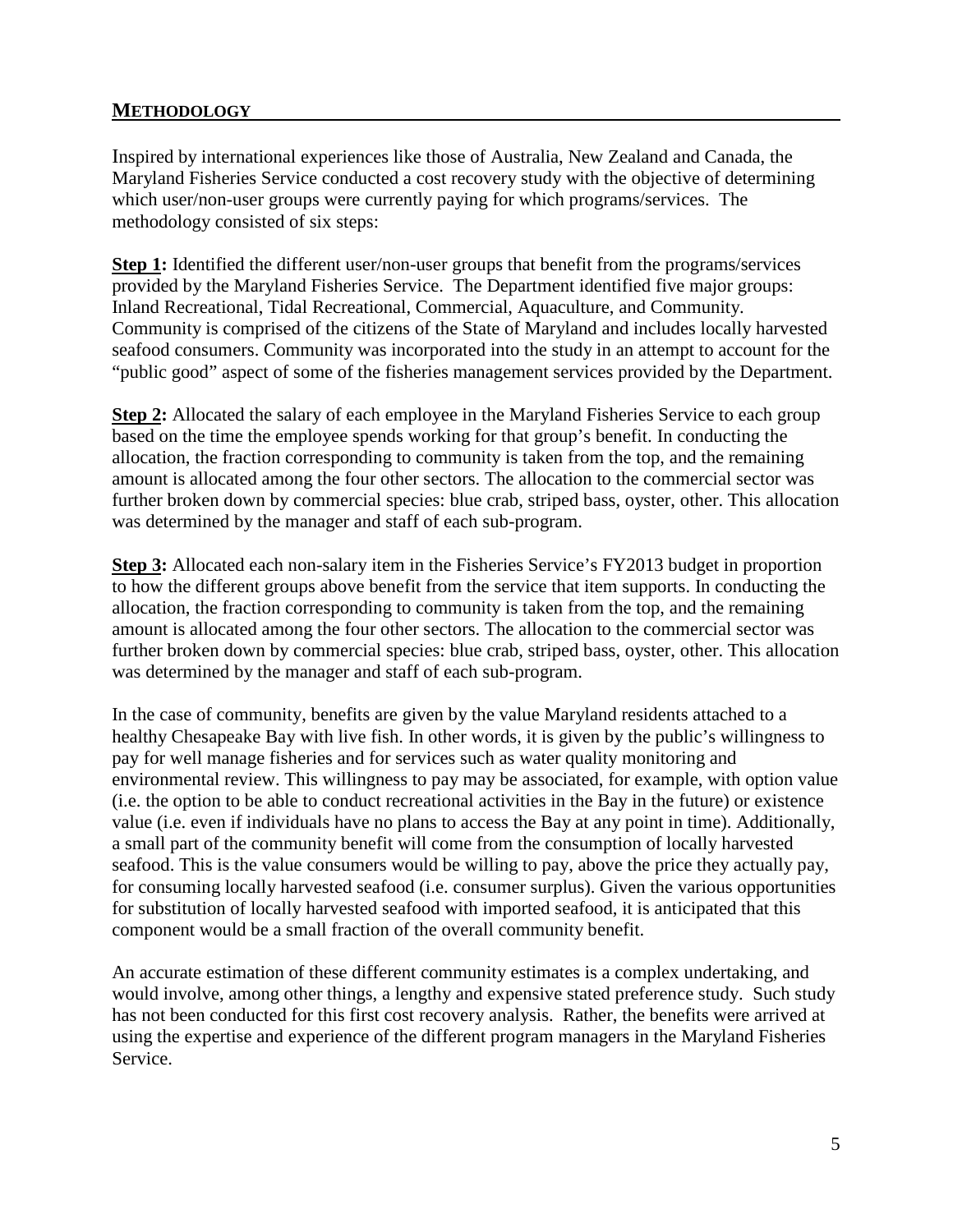**Step 4:** Allocated Maryland Fisheries Service contributions to other units within DNR (\$3,229,995 to the Natural Resources Police, \$850,000 to Licensing and Registration Services, and \$1,613,900 to the Office of the Secretary – including mission support, i.e. human resources, IT, etc.) among user/non-user groups. The allocations from NRP and Licensing came directly from those units (see Tables 1 and 2 below).

| <b>Non-Tidal Recreational</b> | 24% |
|-------------------------------|-----|
| <b>Tidal Recreational</b>     | 50% |
| Commercial:                   | 26% |
| <b>Blue Crabs</b>             | 7%  |
| Finfish                       | 12% |
| Shellfish                     |     |

**Table 1: NRP Resulting % Distribution for Cost Recovery Study**

**Table 2: Licensing Resulting % Distribution for Cost Recovery Study**

| Recreational | 95.4% |
|--------------|-------|
| Commercial   | .6%   |

**Step 5:** Identified current sources of funding corresponding to each sector. These include federal funds, reimbursable funds, general funds, and license fee revenues (special funds). In so doing, only recurring sources of funding were considered. Thus, the \$2.5 million in federal Blue Crab Disaster Funds were not included in the analysis (i.e. they were eliminated from both, costs and revenues).

**Step 6:** Determined the additional funds, if any, required for each user/non-user group to achieve 100% cost recovery. The additional funds needed were then used to estimate the required increase in annual special funds (license fee revenue).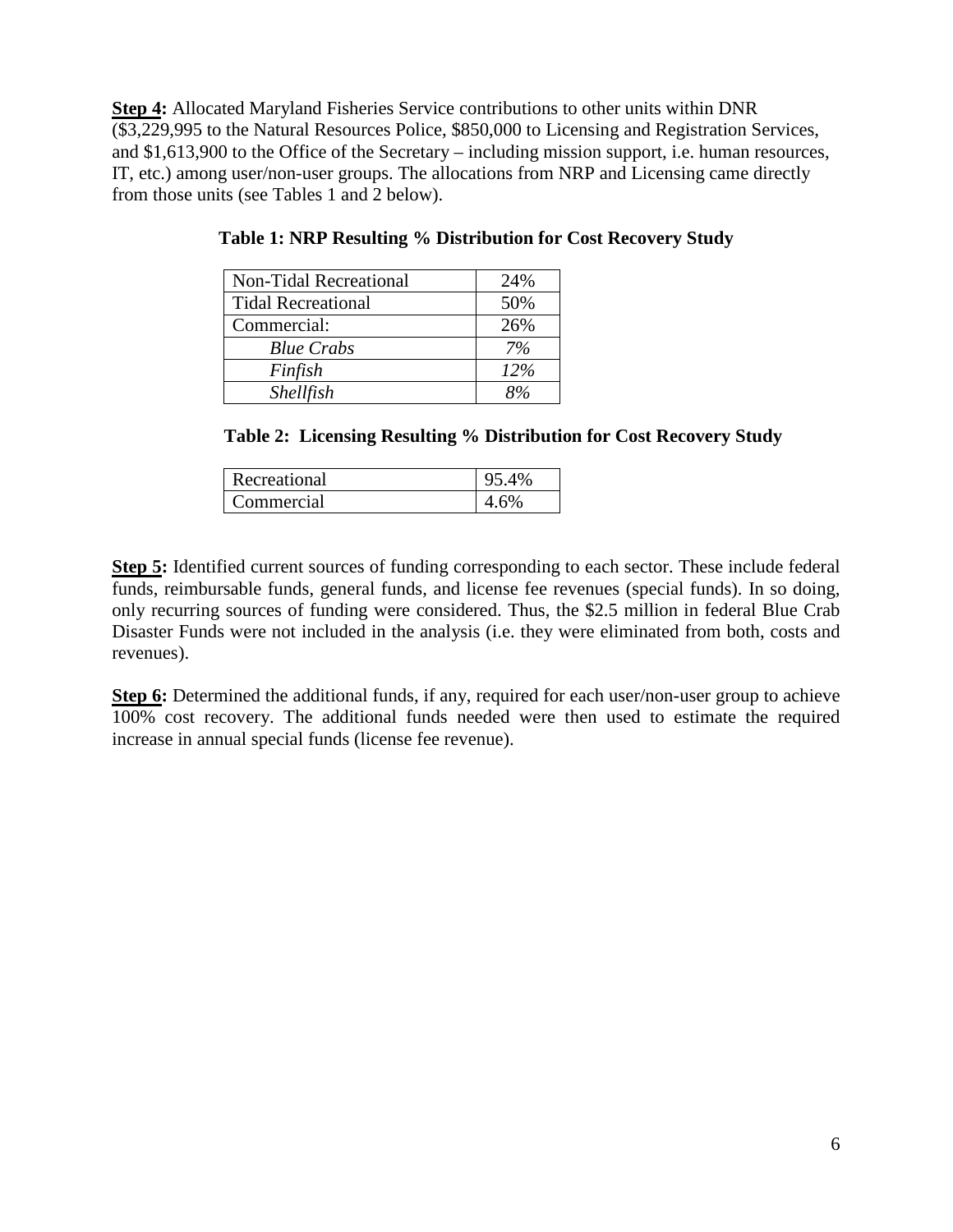#### **RESULTS**

The original results were presented to the SFAC and TFAC in September of 2012 and two subsequent meetings were held the same month with the Commissions to review the cost allocations per sector for certain programs. Based on comments received from the Commissioners, the Department made some minor adjustments in the original analysis, primarily concerning allocations for resource assessment services and the percentages allocated to the striped bass and blue crab programs. Table 3 shows the Maryland Fisheries Service budget situation under the current license fee structure (i.e. under status quo) for FY '13:

| <b>FY2013 FISHERIES SERVICE</b>       |            |                 |                |            |             |                  |
|---------------------------------------|------------|-----------------|----------------|------------|-------------|------------------|
| <b>BUDGET</b>                         |            | <b>Inland R</b> | <b>Tidal R</b> | Commercial | Aquaculture | <b>Community</b> |
| (Figures in $\zeta$ )                 | Total (\$) | \$              | \$             | \$         | \$          | \$               |
| <b>Total Fisheries Service FY2013</b> |            |                 |                |            |             |                  |
| management costs:                     | 25,743,145 | 5,286,370       | 6,135,553      | 6,657,228  | 1,571,750   | 6,092,244        |
| Total FF, GF & RF:                    | 13,464,460 | 2,544,040       | 2,695,960      | 2,617,000  | 1,521,713   | 4,085,747        |
| License fee revenues:                 | 11,850,285 | 3,089,315       | 4,670,704      | 4,040,228  | 50,037      |                  |
| Required additional revenue for 100%  |            |                 |                |            |             |                  |
| cost recovery                         |            | $-346,986$      | $-1,231,111$   | 2,467,062  | $\Omega$    | 2,006,497        |
| % Increase needed in SF revenues      |            | 0.0%            | $0.0\%$        | 156.8%     | 0.0%        |                  |
| % cost recovery through user fees     |            | 58.4%           | 76.1%          | 60.7%      | 3.2%        |                  |
| % of cost recovery by Federal,        |            |                 |                |            |             |                  |
| Reimbursable & Special Funds          |            | 106.6%          | 120.1%         | 100.0%     | 24.4%       |                  |

Table 3 shows in red that the total additional cost-recovery required for the commercial sector is approximately \$2,467,062, with a surplus of \$346,986 in inland recreational fisheries, a surplus of \$1,231,111 in tidal recreational fisheries, and a revenue shortage of \$2,006,497 in community. If the recreational surplus is used to cover the community deficit, the resulting deficit for community would be \$428,400. The use of recreational license revenue for community services is supported by the 2008 Report of the Taskforce on Fisheries Management. The report recommended that increased recreational fishing license revenues be used, among other things, to increase staff and support of fisheries habitat prioritization, restoration, and protection, the environmental review program, and enforcement (Natural Resources Police). All of these services have a high portion of benefits to the community sector. The Department sees using recreational funds as an interim measure until more general funds become available. Also, note that the budget is balanced for aquaculture, because, as a developing industry, this sector is supported largely by general funds.

However, the FY2013 budget did not include money to conduct the blue crab effort survey, the winter dredge survey, or the cooperative data collection program with watermen. These surveys are being financed in FY2013 under federal Blue Crab Disaster funds that are not included in the analysis. Cutting these services would have significant impacts on the stock assessment monitoring of blue crabs, harvest estimates, and bushel/catch limits established for the commercial fishery. The costs of these surveys must be added to the results of the cost recovery analysis. The additional costs are as follows: Tidal Recreational \$28,000, Commercial \$252,000, and Community \$120,000.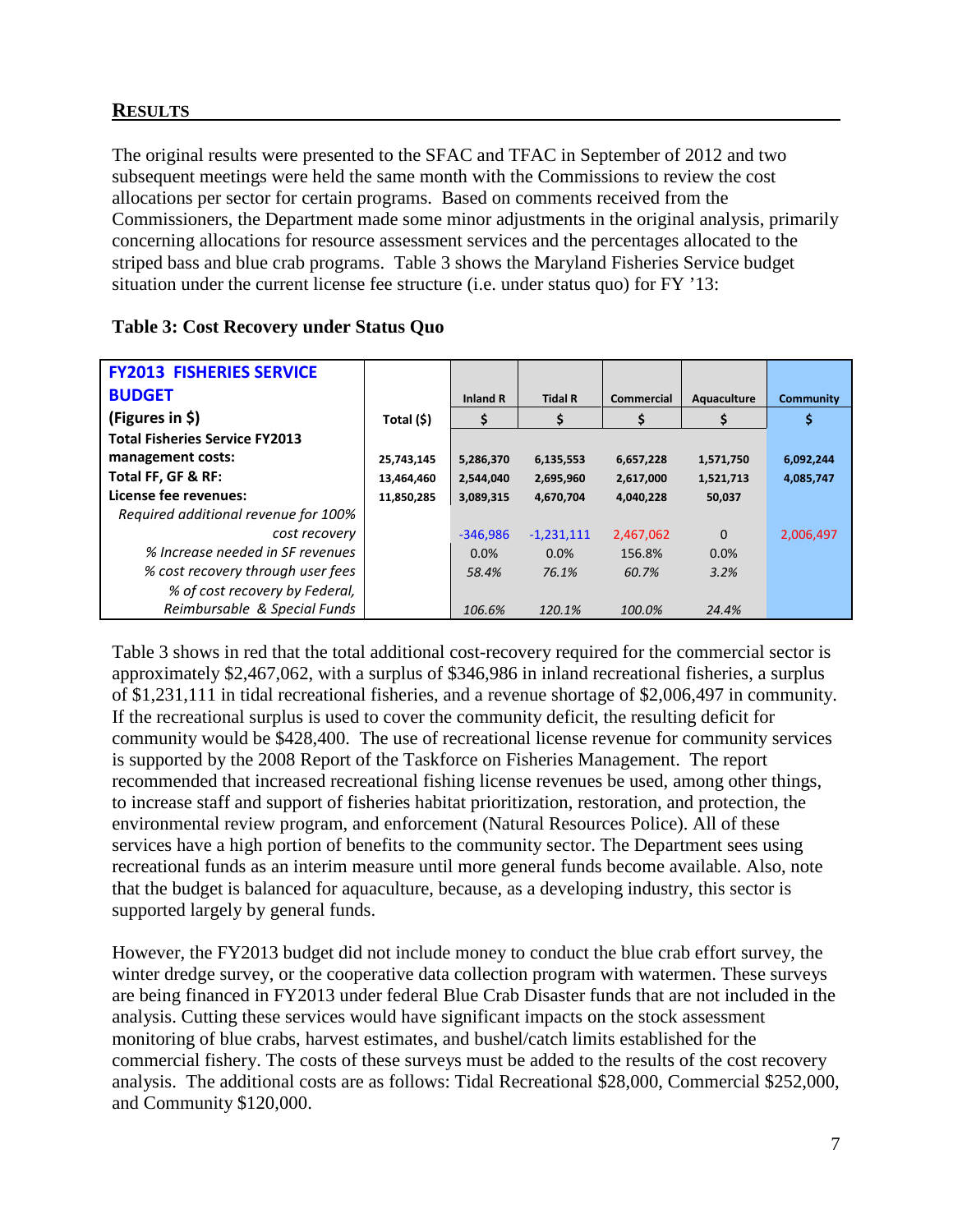Thus, pursuant to the analysis required by House Bill 1372, the total additional funds required for the commercial sector are  $$2,719,062 ($2,467,062 + $252,000)$ . These additional funds are needed by the Department to manage the commercial fishery. It is anticipated that the Maryland Fisheries Service will face a deficit of \$3,295,462 at the start of FY2015; therefore, it is necessary to address the commercial fishery deficit in the immediate future.

#### **RESULTS**

The Department recommends increasing commercial fishing license fees to achieve cost recovery in the commercial sector. Commercial license fees have not been raised since 1994. The Department has also identified an additional \$576,400 required in general funds for the community sector. Not increasing this revenue will mean reducing essential programs relevant to users -- i.e. programs that reduce the uncertainty of management and grant flexibility in the use of the resource. A summary of the services provided to the commercial sector are listed in Appendix A.

At an estimated \$80 million dockside value for Maryland fisheries, the ratio of management costs to landings value in Maryland is currently 8.5% (in line with Australia, New Zealand and Canada). Opting for further cuts instead of license fee increases would make this number drop to a low 5%, indicating a reduction in meaningful services. The Department does not support reducing services important to fisheries management for the industry.

Finally, Appendix B offers one example of the license fee level needed to increase commercial license revenue by \$2.7 million. The highlighted rows are new fees. The fee increases may be implemented over time provided that additional funds are made available to manage the commercial and community fishery management services in the interim.

The Department collaborated with the TFAC and SFAC in developing its recommendations.

#### **Tidal Fisheries Advisory Commission Recommendations**

The TFAC recommended a \$1.6 million increase in commercial license fees, several license structure changes, and \$800,000 in matching general funds. These changes would remove some exemptions or create new fees to portions of the commercial industry that do not pay for certain services they receive. The Department supports the structural changes to the commercial license system proposed by TFAC. The Commission is hopeful that some of the electronic systems that the Department is piloting may reduce management costs to the fishery in the future. Without significant efficiencies and a match of general funds, the remainder of the deficit will need to be made up in service cuts to fisheries management for the industry. These cuts would be made in the FY2015 budget and have not been decided. However, the cuts would need to have a high portion of their costs allocated to the commercial sector.

Examples of potential budget cuts include, but are not limited to:

• Public oyster fishery program reduction. Drastic reduction in program will result in an inability to manage commercial oyster fishery – the commercial oyster fishery would be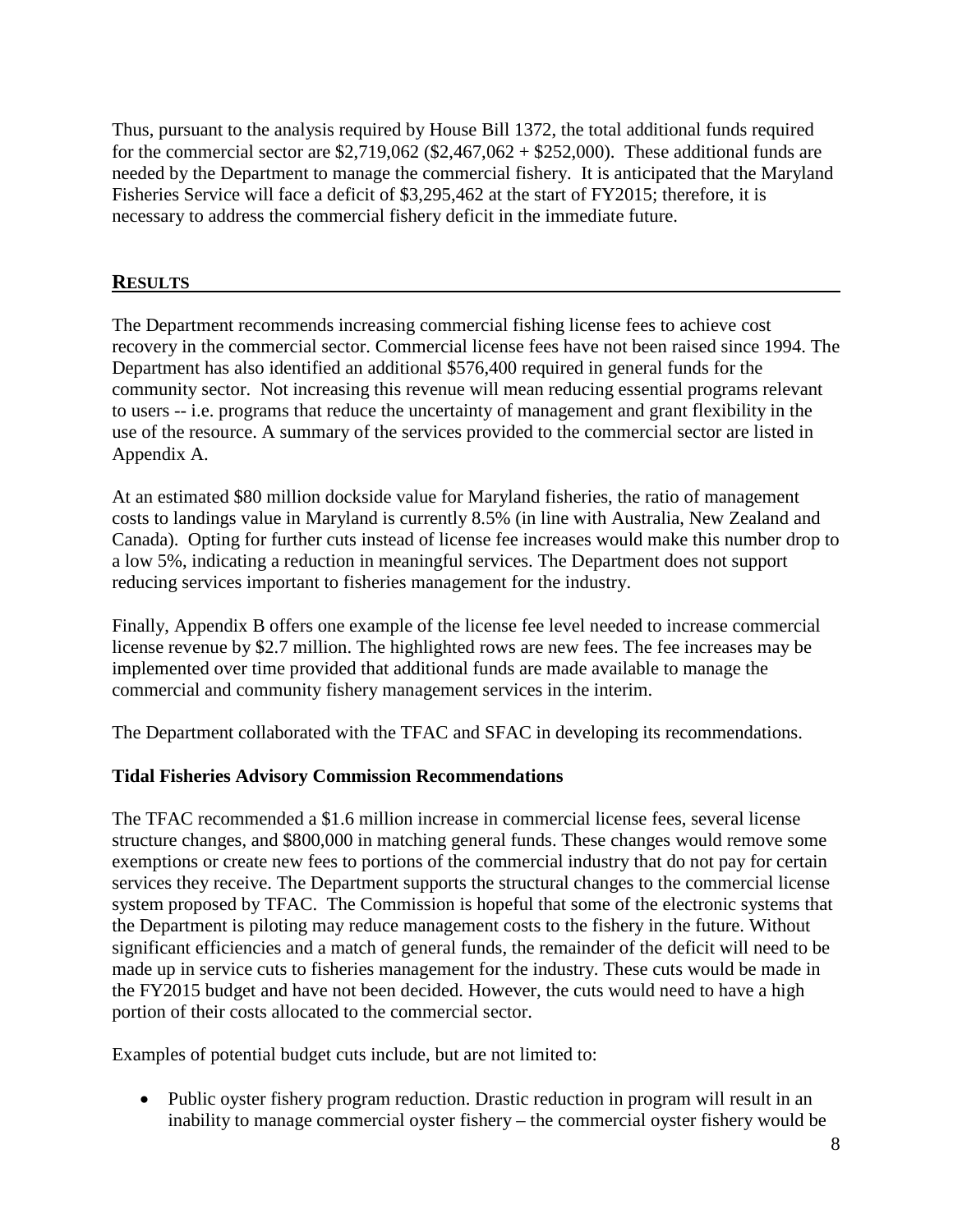closed. There are approximately 250 active commercial oystermen who harvest about 150,000 bushels of oysters that have a dockside value of \$4.5 million.

- Eliminate the commercial harvest reporting program. Commercial fishermen and charter boat captains would be required to provide their harvest data to the Department in accordance with the conditions (i.e. electronic format, QA/QC, delivery timeframe) set forth by the Department. Fishermen would need to make a financial investment with an independent contractor to fulfill this service.
- Eliminate license renewal by mail. Renewal would only be available online.
- Eliminate surveys on certain finfish species. Catch limits for these species will have to be adjusted to be very conservative because the Fisheries Service will lack the ability to monitor the population.

The Commission recommended a programmatic cut to take effect in FY2014. The Commission recommended eliminating the commercial apprenticeship program. The program was established via Natural Resources Article § 4-701.1 in 1994. The program was designed to ensure that the limited number of commercial licenses available was held by watermen that are active. The program requires a certain number of hours working on the water with another tidal fish license, a boater's safety course, and a DNR course before a license can be issued from the waitlist. A separate law also required that an individual work on the water for 2 years as a mate or with another license type in order to qualify for a transfer of a license. That law was repealed last year by request of the watermen in House Bill 1372. In light of this change and that limited entry is no longer limiting most authorization categories, the Commission is in favor of removing the program. New commercial licenses will be issued based on a simple waitlist. Removing the program will reduce costs and facilitate more license sales under the existing caps.

The license fee changes recommended by the Commission are presented in Appendix C. The highlighted rows are new fees. The license structure changes are outlined below:

- 1. Create a harvesters registration for all individuals that harvest fish resources from the waters of the State for commercial purposes. This is a new registration. The harvesters registration will authorize an individual as a commercial fishing business, and the current license/authorization system will remain in place. Each authorization will be under the "umbrella" of the harvester's registration. While authorizations will still be transferable, a harvester's registration will not be transferrable. Each harvester must have their own registration that shall be renewed annually. There is no limit on the number of harvester's registrations; however, the caps will remain on the commercial authorizations. The TFAC recommendation for the harvester's license fee is \$205.
- 2. Establish a dealer marketing surcharge at a higher rate than the harvester's marketing surcharge. A dealer marketing surcharge was suggested at \$50.
- 3. Natural Resources Article §4-702 exempts seafood retail establishments, restaurants, and business that sell to the ultimate consumer from having to purchase a dealers license. Other than with oysters, a commercial harvester can currently sell seafood harvested from Maryland tidal waters to whomever he wants. In some cases, these people may then turn around and sell the product legally. These exemptions undermine the dealer reporting system because the data does not represent all seafood sold, and these businesses are receiving the fisheries management benefits without paying the cost. The Commission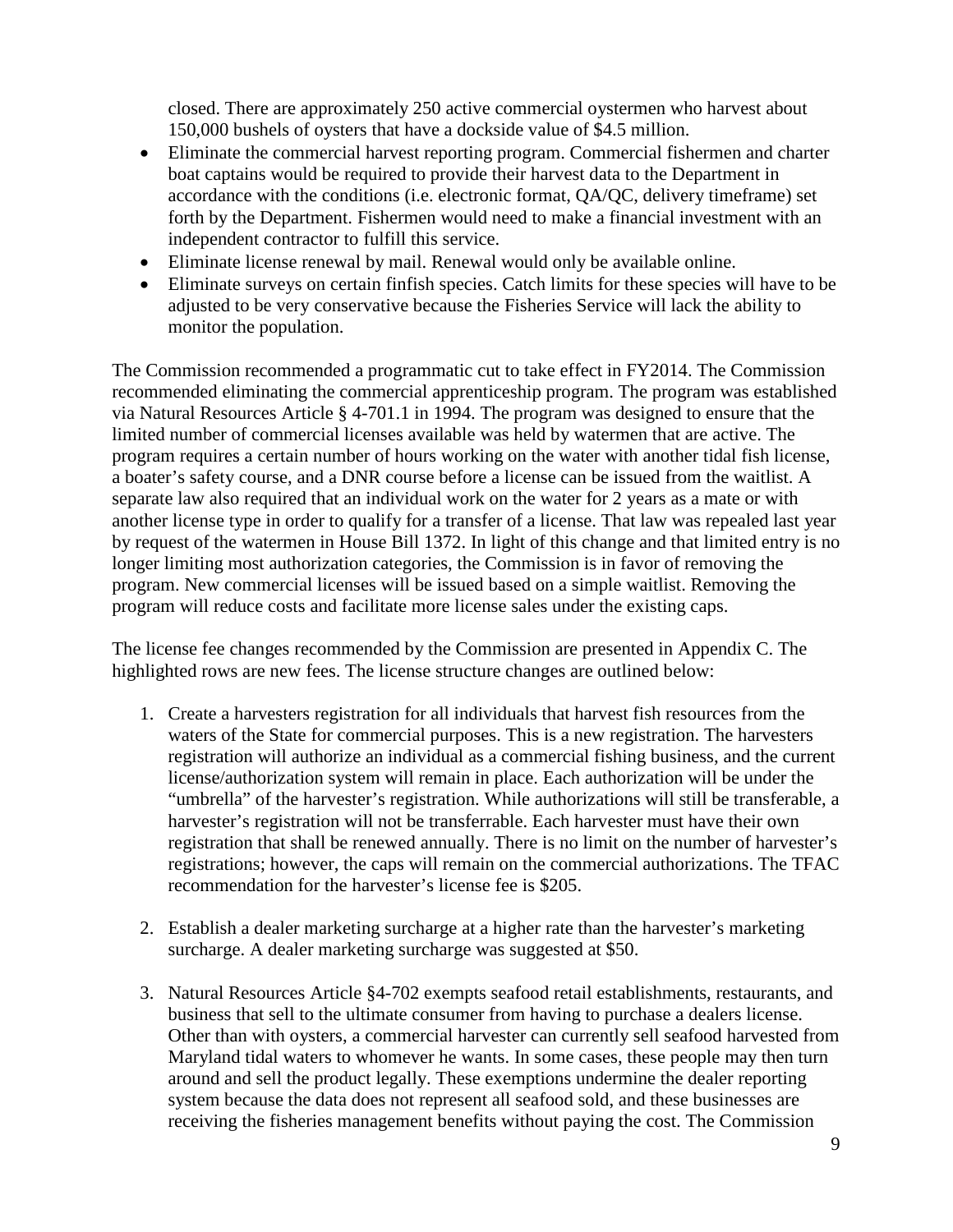considered methods that would allow restaurants to continue to sell without a license, but minimize the exemptions to retailers. The Commission recommends requiring a harvester to sell to a licensed dealer, like oysters. This would allow restaurants and retailers to continue to sell Maryland seafood without a dealer's license if they purchased the seafood from a wholesaler. They wholesaler would be licensed and this will improve the dealer reporting. If a restaurant or retailer wants to purchase from a waterman, then they have to purchase the license. In our research of fisheries on the east coast, we found that Massachusetts, North Carolina, South Carolina, and Florida require a harvester to sell to a licensed dealer. The Commission was concerned that a waterman would no longer have the freedom to sell their harvest to their neighbors or civic organizations. In order to sell his catch to someone that is not a licensed dealer, the harvester would need to possess the dealer's license. The Commission recommends that the dealer's license be offered to watermen at a reduced rate of \$50.

- 4. The Department currently issues bait harvesters permits for free. These are permits that allow permittees to harvest and sell (commercially) certain species of bait. They do not have a tidal fish license just this bait license. The Commission recommends charging a \$25 fee for these permits.
- 5. The Department manages and issue permits for horseshoe crabs, black sea bass, and flounder limited entry fisheries for no fee. These permits are in addition to the tidal fish license the harvester has under Natural Resources Article §4-701. The Department also issues harvester permits for yellow perch and snapping turtles at no fee. Participation in these fisheries is not limited; however, permits are necessary for monitoring harvest. The Commission recommends charging a \$25 permit fee for each of these species permits.
- 6. The law requires that anyone that harvests and sells seafood from the tidal waters of the State shall be licensed under Natural Resources Article §4-701. Fisheries Service has received requests for commercial licenses that are not provided under the law. This was recently the case when a commercial crayfish license was requested. Without the proper license to sell, the individual was unable to begin a commercial fishing business for crayfish. The Commission recommends that the Department have the regulatory authority to establish a commercial license and fee for any species that is not covered by Natural Resources Article §4-701.
- 7. Natural Resources Article § 4-711 caps the number of pound nets that a license may register with the Department at eight sites. However, the Department does not collect data regarding the number of registered pound net sites that are actively being fished. Without this data, the Department is unable to determine the actual effort put forth by the pound net fishery. The Department has proposed regulations requiring pound net fishermen to notify the Department of when a pound net is set and when it is taken down. In this way, the Department will have real-time information with regards to the number of pound nets actively being fished. The TFAC has recommended charging a \$20 per net fee for declaring a pound net site active. This fee will help cover the costs of administering the declaration, as well as deter a licensee from declaring all registered sites in an effort to cover all bases and undermining the assessment of fishing effort.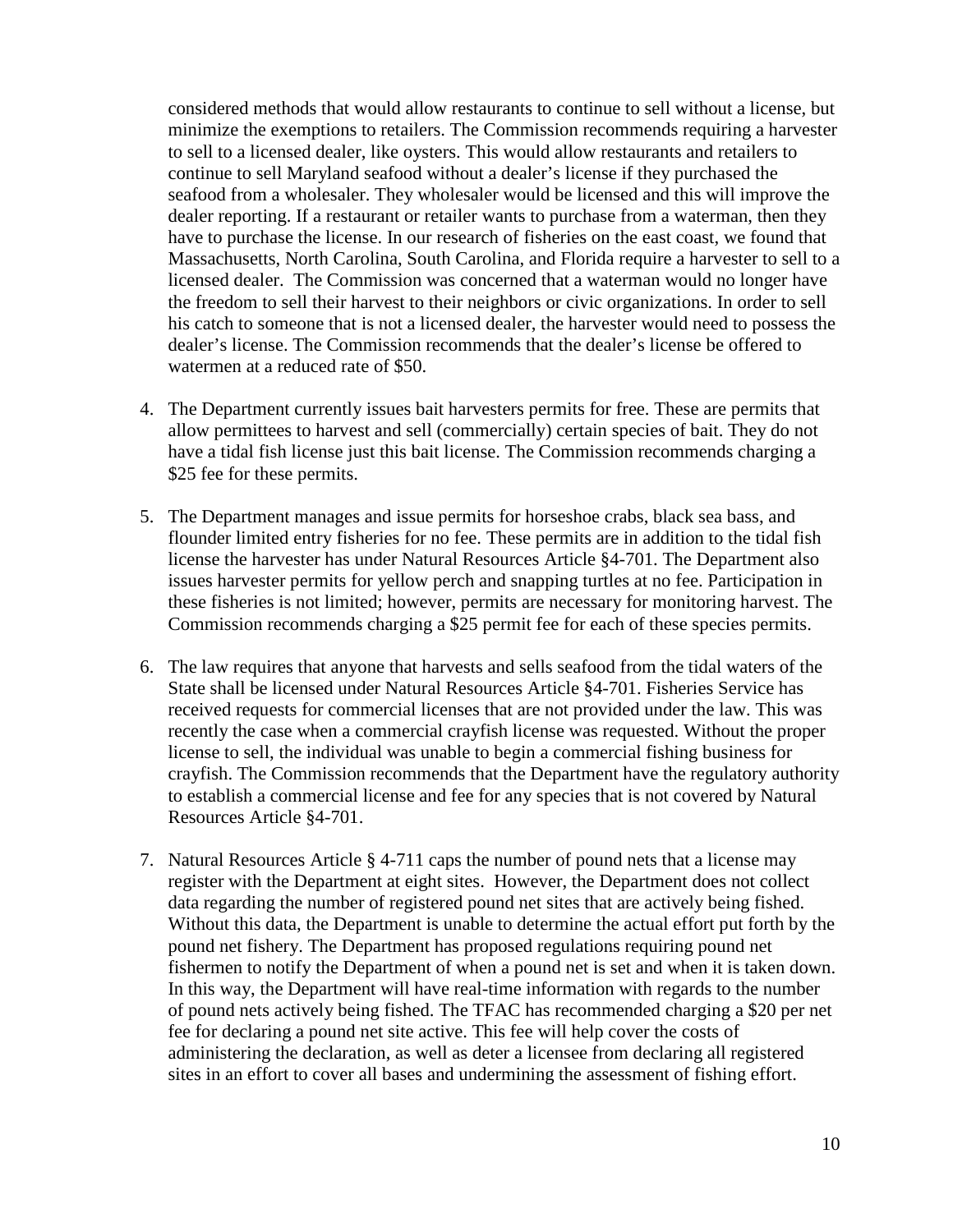The TFAC does not support an increase in commercial license fees to the full cost recovery level of \$2.7 million. In addition, the Commission disagrees with the percentage of blue crab costs assigned to the recreational and commercial fisheries. The percentage assigned to these sectors was based on harvest estimates from the sectors, but TFAC believes the recreational number is too low.

#### **Sport Fisheries Advisory Commission Recommendations**

The SFAC stated that the goal is to have the commercial sector at 100% cost recovery. There was concern by some Commissioners that the commercial sector is a business and should not be subsidized by State government through the use of general funds. When the recreational sector proposed a recreational license fee increase in 2007, they requested a 50% match with general funds. Recognizing the similarity with a commercial license fee increase and the difficulty in obtaining \$2.4 million (not including the additional crab survey funds) from the commercial industry, a motion passed recommending a \$1.6 million increase in commercial fishing fees and a general fund match of \$800,000 for a total of 2.4 million.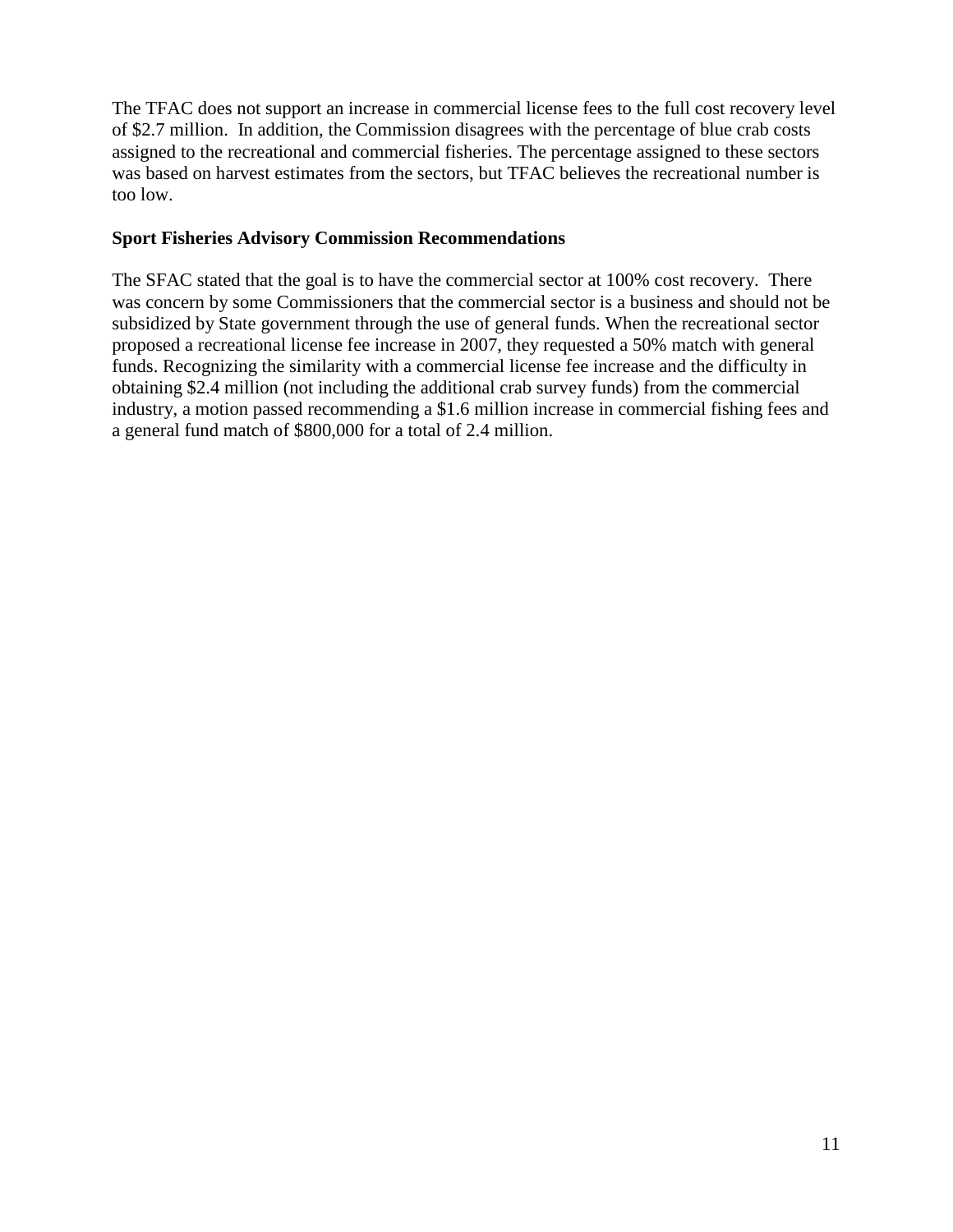**Summary of Services provided (in part or whole) to the Commercial Fishing Industry within the Fisheries Service Unit:**

#### **Director and Deputy Directors**

- Directs and manages Fisheries Service. Some specific responsibilities are listed below:
	- o Represents MD on ASMFC Management Boards, Policy Board and Executive Committee, Potomac River Fisheries Commission, Chesapeake Bay Program Sustainable Goal Implementation Team
	- o Chairs Chesapeake Bay Stock Assessment Committee
	- o Provides testimony on legislation affecting Maryland's commercial fisheries

#### **Policy & Planning Division:**

- Legislation and regulatory development;
- Fisheries management plans (currently 23 plans) development, review and modification
- Fisheries habitat and ecosystem monitoring & assessment management and land use impacts on fisheries resources;
- Fish passage for anadromous species, including participation with the ASMFC Fish Passage Workgroup
- DNR invasive species matrix and habitat teams
- Chesapeake Bay Sustainable Fisheries Goal Implementation Team serves as coordinator of team

#### **Estuarine and Marine Fisheries Division**

*Division Manager*

• Directs and manages the Estuarine and Marine Fisheries Division. These duties include representing MD on the National Marine Fisheries Service's Mid-Atlantic Fisheries Management Council

*Analysis and Assessment Program-* Stock assessment analysis and analytical support for major commercial fisheries such as striped bass, menhaden, summer flounder and blue crabs. Striped bass commercial quota analysis.

#### *Chesapeake Finfish-*

American Eel Project

- Young-of Year Survey: ASMFC mandated survey provides annual index of recruitment to assess population status
- Commercial eel pot survey from two Maryland Chesapeake Bay tributaries. Provides stock assessment data (growth data, sex ratio, mortality rates, etc) and parasite infestation rates.
- Eel pot survey in the Sassafras River. Provides stock assessment data (relative abundance, growth data, sex ratio, mortality rates, etc) and parasite infestation rates.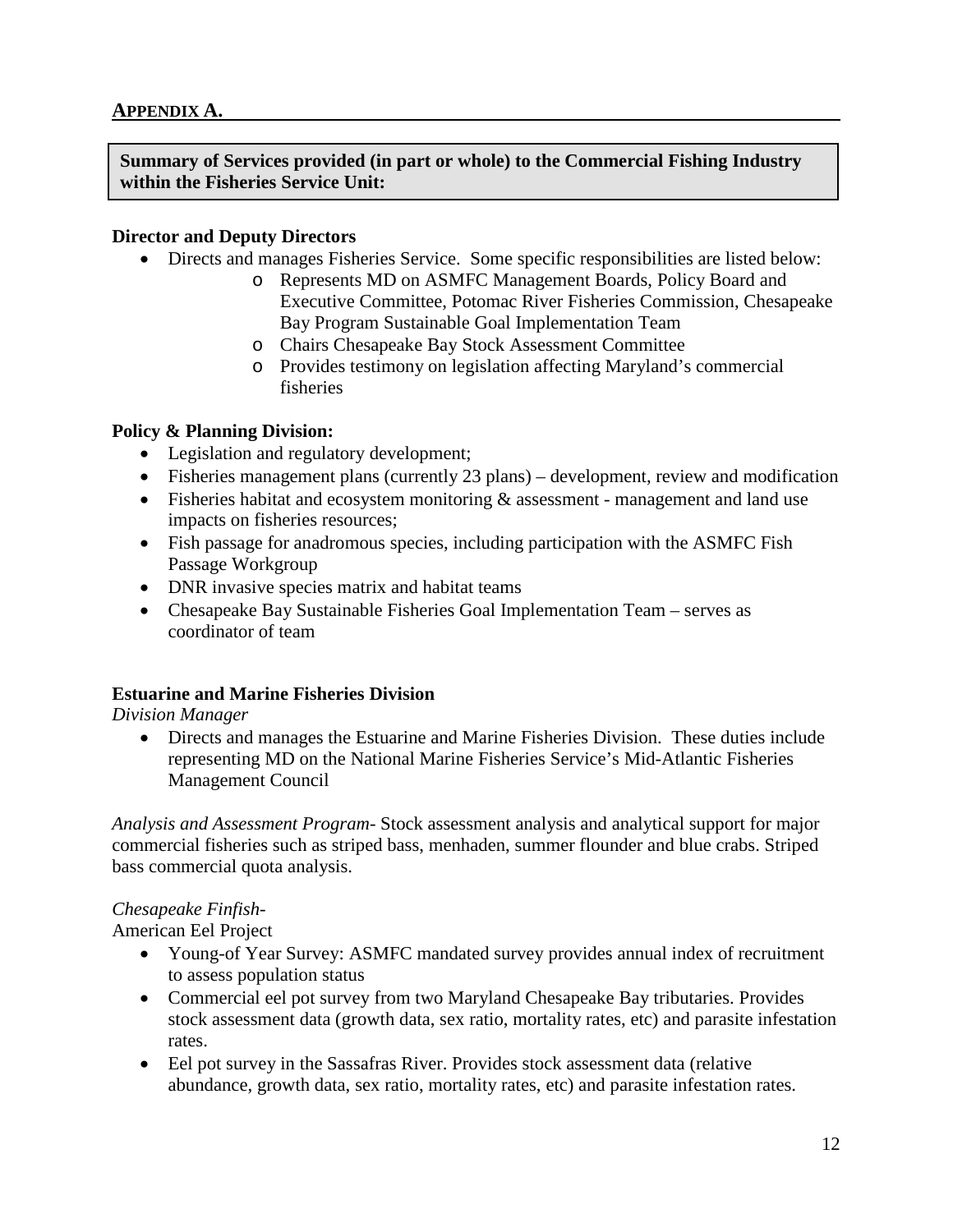- Silver eel survey: Only Atlantic coast data on migratory phase American eels. Provides valuable information on age-at-maturity.
- Committee Representation: ASMFC American Eel Technical Committee; ASMFC American Eel Stock Assessment Subcommittee.

Resident Species

- Winter trawl survey: Provides stock assessment data for white perch, yellow perch, catfish species, forage fish and invasive species.
- Commercial fyke net (yellow perch) monitoring: Provides stock assessment data for annual yellow perch assessment and TAC.
- Choptank River fyke net survey: Provides stock assessment and biological data for white perch, yellow perch, catfish species and forage fishes.

Inter-jurisdictional Fisheries

- *Alosa spp.* (American shad, hickory shad and river herring)
	- o Conowingo Dam Hook and Line/Tagging Survey: Provides stock assessment data and estimates of abundance for spawning stock populations of American shad in the Susquehanna River. ASMFC mandated.
	- o Gill Net Survey: Provides stock assessment data and estimates of abundance for spawning stock populations of river herring in upper Chesapeake Bay. ASMFC mandated.
	- o Nanticoke River Fyke/Pound Net survey: Provides stock assessment data and estimates of abundance for American shad, hickory shad and river herring. ASMFC mandated.
	- o Juvenile Survey: Provides recruitment data from Chester, Corsica and North East rivers.
	- o Committee Representation: ASMFC Shad and River Herring Technical Committee; SRAFRC Technical Committee
- Migratory species
	- o Onboard sampling survey: Primarily samples commercial pound nets and provides stock assessment data for Atlantic croaker, weakfish, spot, bluefish, summer flounder and Atlantic menhaden. Also provides Maryland's only limited biological data on black drum, red drum, spotted sea trout and Spanish mackerel. Provides ASMFC required age and length data for weakfish
	- o Fish-house sampling: Provides biological samples to fill data gaps in the onboard sampling survey.
	- o Committee Representation: ASMFC Atlantic Croaker and Black Drum Technical Committees, ASMFC Spot Plan Review Team; ASMFC Atlantic Croaker Plan Review Team; ASMFC Atlantic Menhaden Plan Development Team.

*Blue Crab Program-* The following surveys have been conducted to provide information in managing the crab fishery and commercial catch limits.

- o Winter dredge survey sampling, data entry and analysis which supports crab management.
- o Summer trawl survey which provides key in-season information about crab population dynamics.
- o Blue crab commercial effort survey estimates the number of commercial crab pots deployed in Maryland's portion of Chesapeake Bay for each month of the crabbing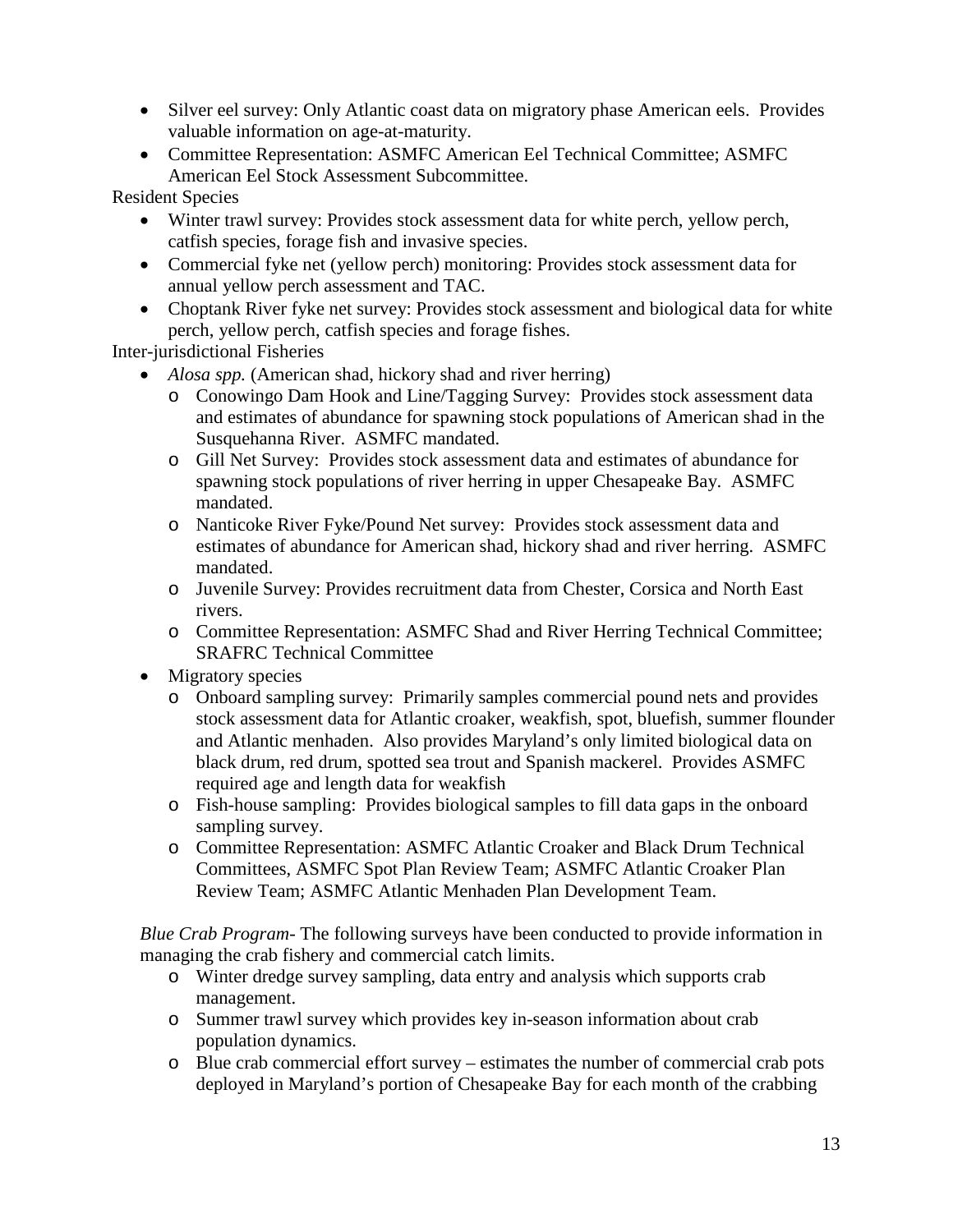season. Critical information for stock assessment and for estimating annual harvest as a cross checks for reported harvest.

o Blue crab cooperative data collection program. A program where watermen and DNR biologists partner to provide critical data on commercial harvest rates and characteristics of the commercial catch – size, sex and life stage composition. This information is used in stock assessment and is key for estimating annual harvest as a cross check for reported harvest.

#### *Striped Bass Program-*

- Spring Spawning Stock Survey (Est. 1984 Present) Survey using drift gill nets set by watermen on Potomac and Upper Bay. Provides data to ASMFC on abundance of spawning population plus age, length, sex ratio; abundance of age 8 – older spawners; input to Statistical Catch at Age (SCA) model.
- Juvenile Seine Survey (Est. 1954 Present) Measures relative abundance and distribution of Young of Year (YOY) striped bass; also captures up to 105 other species. Provides data to ASMFC on YOY striped bass to determine future potential of the commercial and recreational striped bass fishery.
- Check Station Commercial Fishery Monitoring (Est. 1993 Present) Sample harvest at check stations for biological characterization of the harvest from all commercial gear types. Provides data to ASMFC on length / weight / scales for ageing; Length and age distribution; and Catch-at-age.
- Commercial Pound Net Monitoring (Est. 1989 Present) Sample directly from watermen's pound nets for biological characterization of the harvest and stock. Provides data to ASMFC on length / weight / scales for ageing; Length and age distribution; Catch-at-age; and also samples other species.
- Striped Bass Health Bay wide sampling of striped bass from other surveys for prevalence of lesions, sores, anomalies.
- Representation on the ASMFC striped bass technical committee.
- *Coastal Fisheries Program-* Coastal Bays Fisheries Investigation (Juvenile survey used in the coastal stock assessments of many species including summer flounder, black sea bass, spot, and American eels.
	- Offshore Commercial vessel sampling which collects data for stock assessments and monitoring for important commercial fisheries including horseshoe crabs, striped bass, spiny dogfish, etc.
	- Review of the in-state commercial spiny dogfish fishery. Industry has requested forming a workgroup to discuss best methods for limiting entry to the spiny dog fishery including an ITQ.
	- ASMFC Technical Committees: Horseshoe Crab; Horseshoe Crab Biomedical Harvest Best Practices Workgroup; Horseshoe Crab Adaptive Resource Management; Summer Flounder, Black Sea Bass, Scup; Spiny Dogfish and Coastal Sharks; American Lobster
	- Mid-Atlantic Fisheries Management Council (MAFMC) Monitoring Committees: Summer Flounder, Black Sea Bass, Scup and Spiny Dogfish

#### *Data management and commercial reporting*

• Collects, records, and maintains all commercial harvest data reported by commercial fishermen through monthly harvest reports.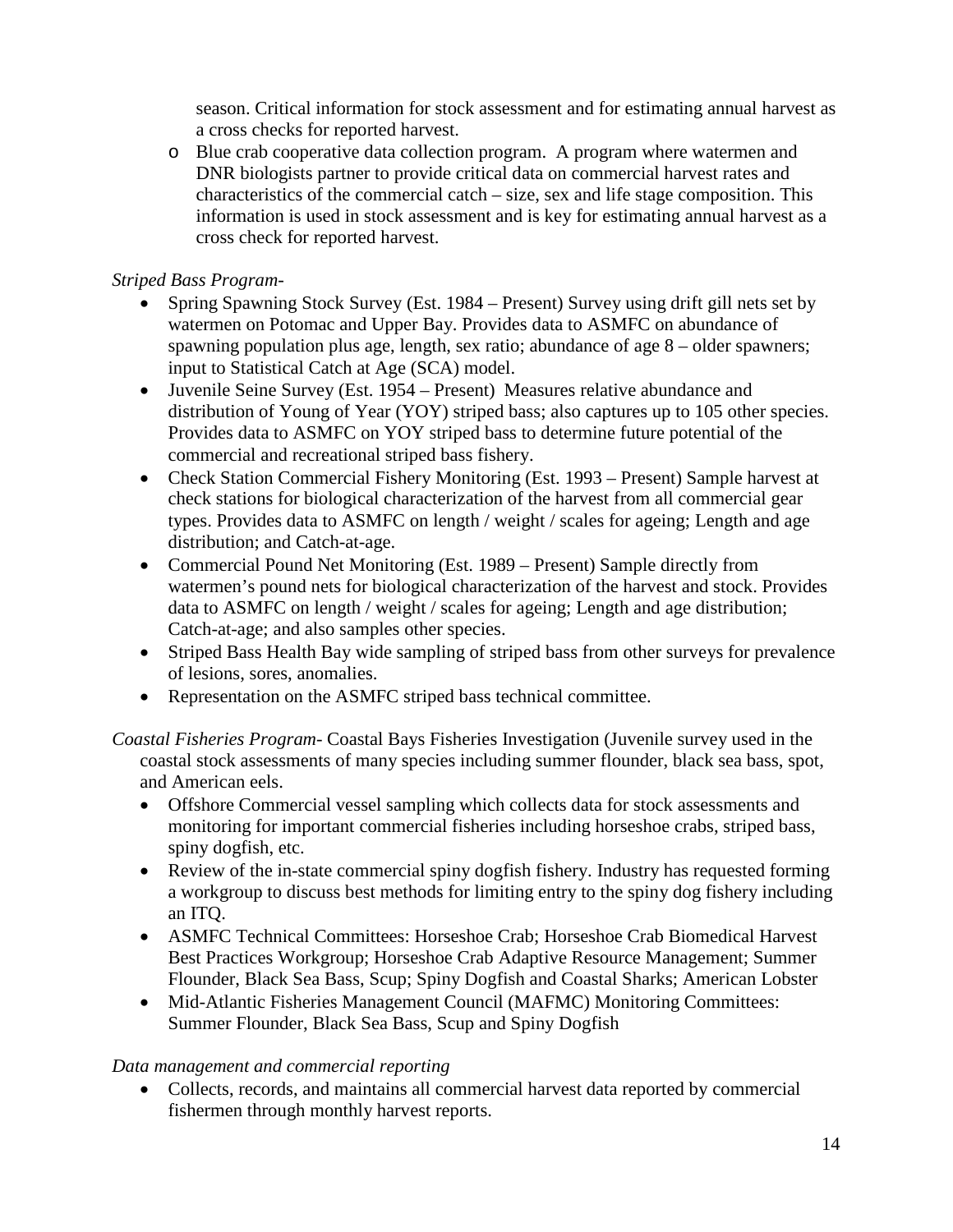- Creates accounts and trains watermen for electronic commercial harvest reporting system, and downloads data to be used for management.
- Issues reporting materials to fishermen, provides customer service, and communicates reporting problems when needed.
- Provides commercial fishing data to biologists, statisticians, and managers for use in making management decisions relevant to commercial fisheries.

*Commercial harvest permits, quota monitoring, and limited entry*

- Manages quotas, tag distribution, and permitting for all permitted commercial species, including striped bass, yellow perch, horseshoe crabs, black sea bass, summer flounder, and snapping turtles.
- Registers and certifies new pound net sites and haul seines.
- Administers all aspects of the commercial fishing apprenticeship program.

**Cooperative Management Investigations & Fisheries Health** – A joint DNR/NOAA research and management facility which supports all other divisions.

- Alternative commercial fisheries management program evaluation,
- Fisheries economic analyses.
- Monitors pathogens, and finfish & shellfish health.
- MD representative on National Marine Fisheries Services' Office of Protected Resources Take Reduction Teams including: large whales, sea turtles and large dolphins.
- GIS Support.

#### **Shellfish Division** -

- Public oyster and clam fishery management and policy.
- Oyster habitat rehabilitation.
- Shellfish (oysters, clams and scallops) population monitoring and analysis for Chesapeake Bay and Coastal Bays.
- Oyster restoration.
- Staff support of Oyster Advisory Commission and 12 County Oyster Committees, and CBP Sustainable Fisheries Goal Implementation Team's Oyster Metrics Workgroup.
- Conducts surveys of Public Shellfish Fishery Areas in response to lease applications and pier construction permits.

**Hatcheries Division** – Responsible for fish and shellfish production, fish restoration and population enhancement, and invasive species research.

**Communications & Outreach Division – Responsible for internal and external** communications: Website, social media, graphics and publications, public notices and media relations. Supports Tidal Fisheries Advisory Commission.

**Fisheries Marketing Division** – Marketing and promotion of Maryland's fisheries industries including commercial, aquaculture, charter boat industries. Outreach to seafood dealers, vendors, restaurants and chefs; Trade-shows, True Blue Program. Representation on Maryland Seafood Advisory Commission.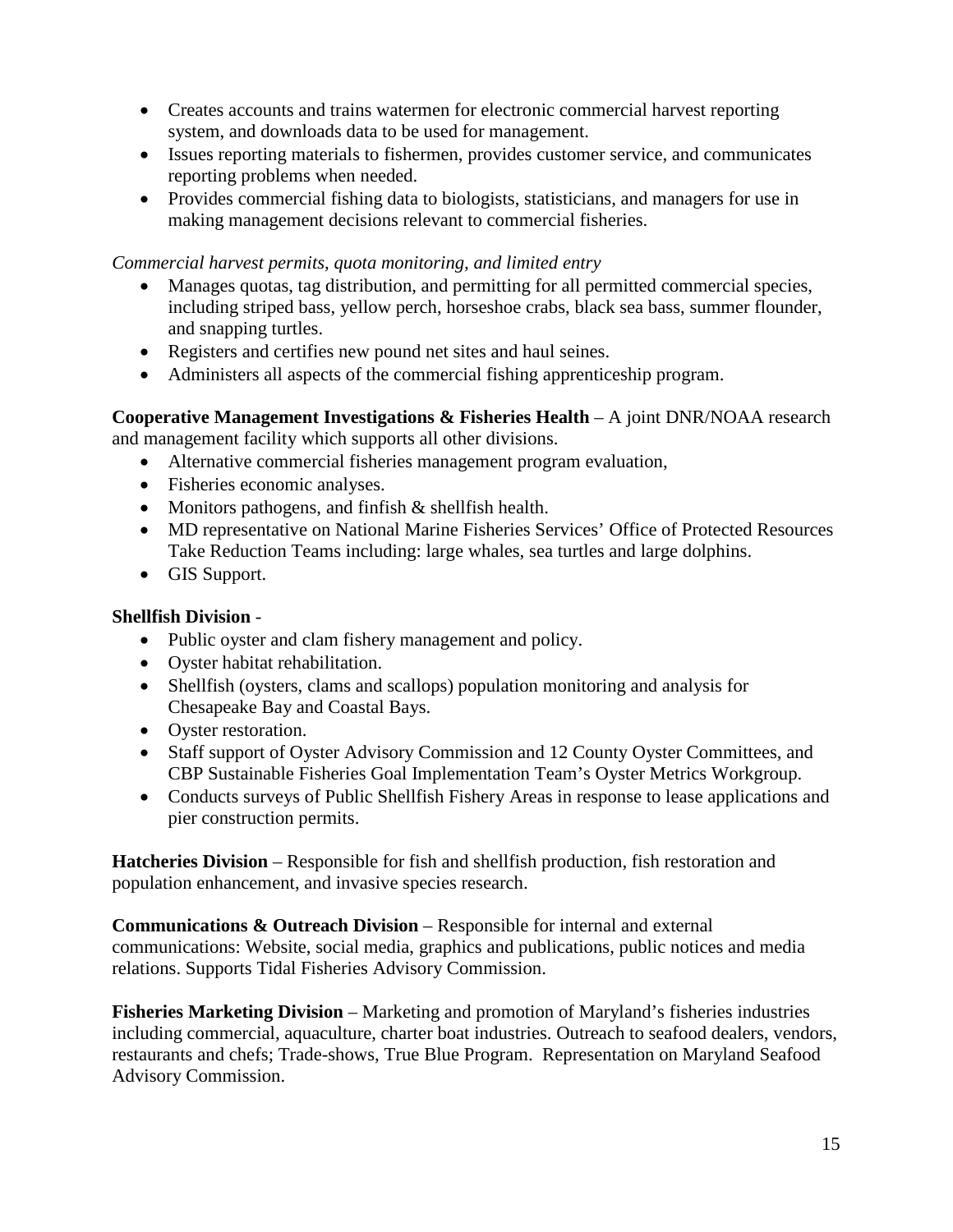**Fiscal & Management Services Division** – Supports Fisheries Service with management of budget, fleet (cars and boats), personnel, inventory and facilities. Also handles all unit grants Management & Federal Aid Coordination; Procurement/Accounting and service contracts/MOUs with outside entities.

**Fisheries Dollars Spent in other Units with Services to the Commercial Industry** Fisheries Service only provides a portion of the funding these sectors receive.

*Environmental Review-* Monitors land use impacts on aquatic habitat, reviews projects and actions requiring State and/or Federal environmental permits.

*Licensing*- Provides for commercial license renewal, striped bass declaration, and license transfers.

*Natural Resources Police*- Enforcement of fisheries rules.

*Office of the Secretary-* This sector is several units: the Secretary's Office, Attorney General, Finance and Administration Service, Human Resources, Information Technology, and Office of Communications. This sector provides policy, legal, and operational support to Fisheries Service.

*Boating Services*- Sets clam, sanctuary, and float free channel buoys.

*Resource Assessment Service-* The Maryland Geological Survey conducts studies of habitat, sediment and water sources critical to the support of the State's Fisheries. Mapping bottom habitat in the Chesapeake Bay, Coastal Bays and Atlantic waters of the state using remote sensing technologies combined with collection of samples to provide ground truth.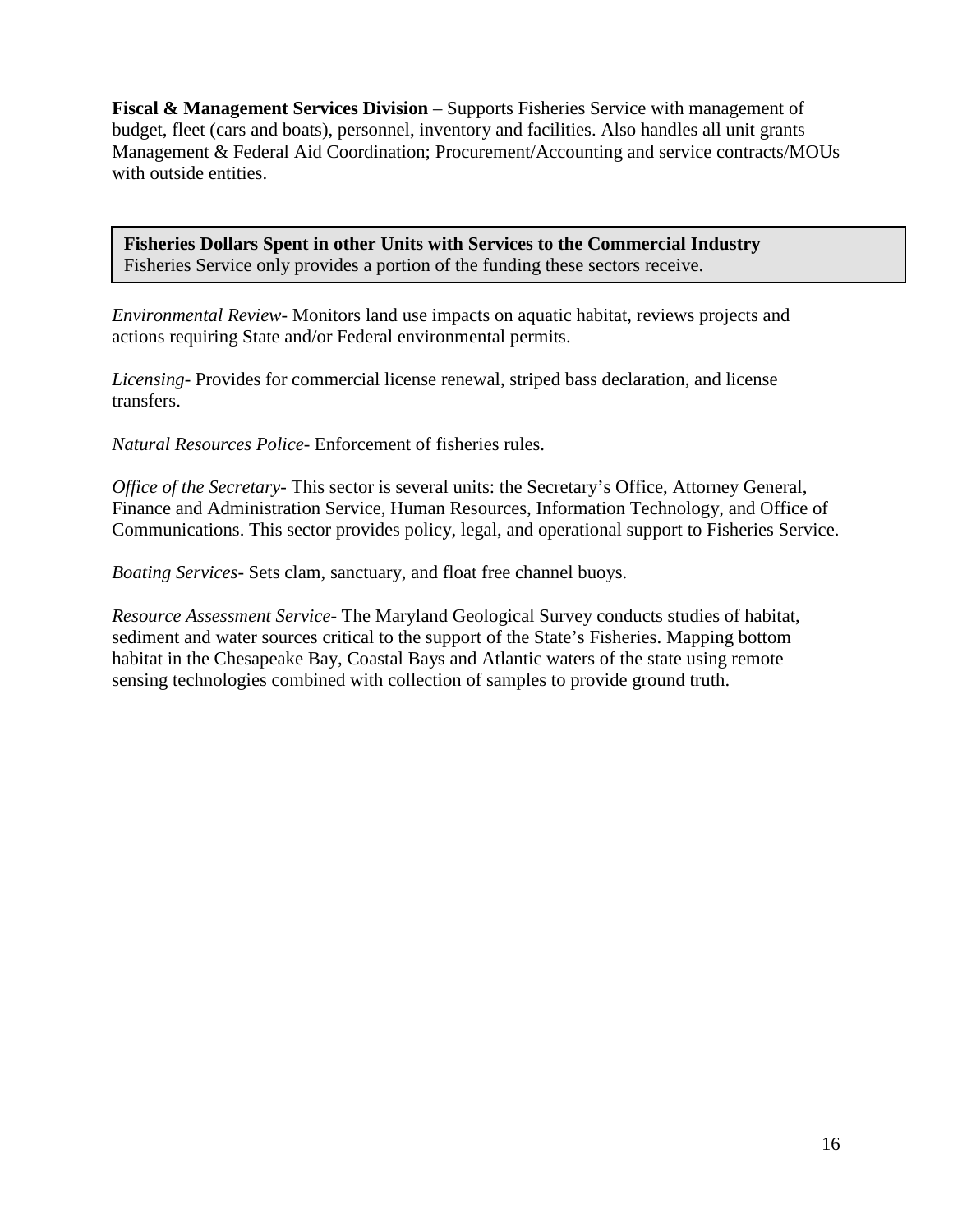## **APPENDIX B.**

### **Example of License Fees for Additional \$2.7 Million Commercial Revenue**

| <b>COMMERCIAL LICENSE</b>                                   | <b>SOLD</b> in<br>2011-2012<br><b>Season</b> | 2011-2012 Fee                               | <b>Proposed</b><br>2013-2014 Fee | Est. 2014<br><b>Additional</b><br><b>Revenue</b> |  |
|-------------------------------------------------------------|----------------------------------------------|---------------------------------------------|----------------------------------|--------------------------------------------------|--|
| <b>Unlimited Tidal Fish</b>                                 | 2047                                         | \$<br>300                                   | \$<br>850                        | \$<br>1,125,850                                  |  |
| Conch, Turtles and Lobster                                  | $\,8\,$                                      | \$<br>50                                    | $\mathcal{S}$<br>100             | \$<br>400                                        |  |
| <b>Finfish Harvester</b>                                    | 230                                          | \$<br>100                                   | \$<br>250                        | \$<br>34,500                                     |  |
| Fishing Guide - Non-Resident                                | 35                                           | \$<br>100                                   | \$<br>150                        | \$<br>1,750                                      |  |
| Fishing Guide - Resident                                    | 371                                          | \$<br>50                                    | \$<br>125                        | $\frac{1}{2}$<br>27,825                          |  |
| Hook and Line                                               | 223                                          | \$<br>37.50                                 | $\mathcal{S}$<br>100             | \$<br>13,938                                     |  |
| <b>Master Guide</b>                                         | 13                                           | \$50 per vessel                             | \$<br>100                        | $\frac{1}{2}$<br>650                             |  |
| <b>Tidal Fish Dealer</b>                                    | 219                                          | $\mathcal{S}$<br>150                        | \$<br>250                        | \$<br>21,900                                     |  |
| <b>Tidal Fish Dealer For TFL Holder</b>                     | est. 100                                     |                                             | \$<br>75                         | $\frac{1}{2}$<br>7,500                           |  |
| Seafood Landing                                             | 19                                           | $\boldsymbol{\mathsf{S}}$<br>150            | $\$\,$<br>250                    | \$<br>1,900                                      |  |
| Nonresident Surcharge                                       | 52; about 20<br>pay base                     | \$350 base-depends<br>on State of residency | $\boldsymbol{\mathsf{S}}$<br>450 | \$<br>2,000                                      |  |
| Late Renewal                                                | 392                                          | $\boldsymbol{\mathsf{S}}$<br>50             | \$<br>75                         | \$<br>9,800                                      |  |
| <b>Replacement License</b>                                  | 234                                          | \$<br>5                                     | \$<br>5                          | \$                                               |  |
| <b>Dealer Marketing Surcharge</b>                           | 219                                          |                                             | \$<br>50                         | \$<br>10,950                                     |  |
| Seafood Marketing Surcharge                                 | 5668                                         | \$<br>10<br>$\overline{\$}$                 | \$<br>50                         | \$<br>226,720<br>$\overline{\mathcal{S}}$        |  |
| Horseshoe Crab Permit                                       | 10                                           |                                             | $\overline{\$}$<br>50            | 500                                              |  |
| <b>Black Sea Bass Permit</b>                                | 14                                           | \$<br>۰<br>\$                               | \$<br>50<br>\$                   | \$<br>700<br>$\frac{1}{2}$                       |  |
| <b>Yellow Perch Permit</b><br><b>Snapping Turtle Permit</b> | 37 got tags<br>79                            | \$                                          | 30<br>\$<br>50                   | 2,040<br>\$<br>3,950                             |  |
| <b>Flounder Permit</b>                                      | 7                                            | \$                                          | \$<br>50                         | $\sqrt{\frac{2}{\pi}}$<br>350                    |  |
|                                                             |                                              | ÷                                           |                                  |                                                  |  |
| Species other than listed                                   |                                              |                                             | <b>Regulatory Authority</b>      |                                                  |  |
| <b>Pound Net Registration</b>                               | est. 250                                     |                                             | \$25 per net                     | $\$\,$<br>6,250                                  |  |
| Crab Harvester $-$ > 300 pots                               | 234                                          | $\mathcal{S}$<br>150                        | $\boldsymbol{\mathsf{S}}$<br>300 | $\mathbb{S}$<br>35,100                           |  |
| Crab Harvester $-$ > 600 pots                               | 219                                          | \$20 per crew<br>member/300 pots            | $\$\,$<br>250                    | $\$\,$<br>50,370                                 |  |
| Crab Harvester $-$ > 900 pots                               | 393                                          | \$20 per crew<br>member/300 pots            | $\$\,$<br>350                    | $\$$<br>121,830                                  |  |
| <b>Limited Crab Catcher</b>                                 | 2438                                         | $\mathbb{S}$<br>50                          | $\$\,$<br>225                    | $\boldsymbol{\mathsf{S}}$<br>426,650             |  |
| Limited Crab Catcher - Male Only                            | 448                                          | \$<br>50                                    | $\$\,$<br>200                    | $\boldsymbol{\mathsf{S}}$<br>67,200              |  |
| <b>Oyster Dredge Boat</b>                                   | $\overline{2}$                               | \$<br>250                                   | $\$\,$<br>300                    | $\boldsymbol{\mathsf{S}}$<br>100                 |  |
| <b>Oyster Harvester</b>                                     | 544                                          | $\boldsymbol{\mathsf{S}}$<br>50             | $\$\,$<br>150                    | $\mathcal{S}$<br>54,400                          |  |
| <b>Oyster Harvesting Surcharge</b>                          | 589                                          | \$<br>300                                   | \$<br>300                        | $\$$                                             |  |
| <b>Clam Harvester</b>                                       | 6                                            | $\boldsymbol{\mathsf{\$}}$<br>100           | $\$$<br>150                      | $\boldsymbol{\mathsf{S}}$<br>300                 |  |
| Striped Bass Any License Type                               | 1240                                         |                                             | $\boldsymbol{\mathsf{S}}$<br>500 | $\boldsymbol{\mathsf{S}}$<br>481,600             |  |
| <b>Estimated Increase</b>                                   |                                              |                                             |                                  | \$<br>2,737,022.50                               |  |